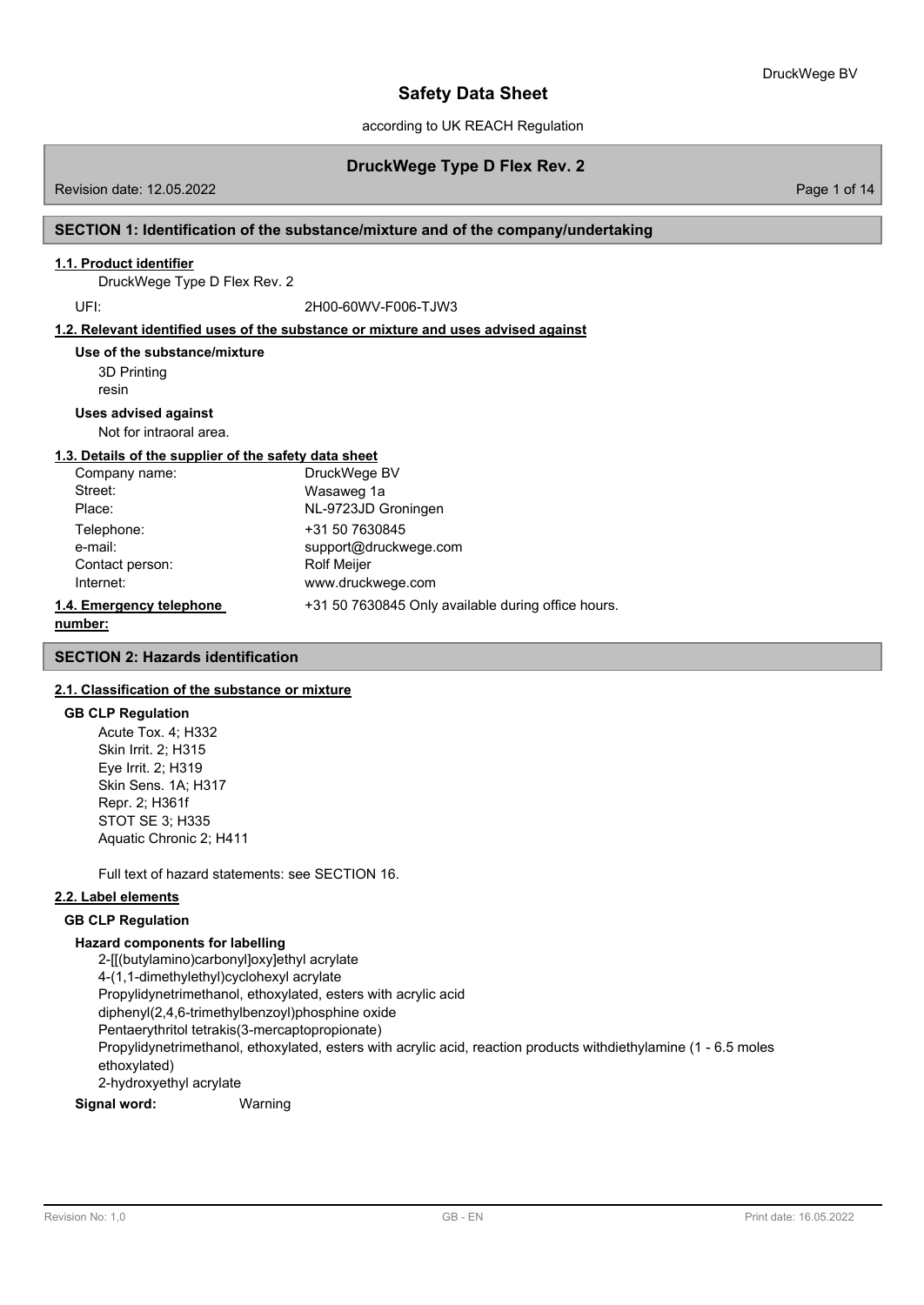according to UK REACH Regulation

## **DruckWege Type D Flex Rev. 2**

Revision date: 12.05.2022 **Page 2 of 14** 



### **Hazard statements**

**Pictograms:**

| H <sub>315</sub>  | Causes skin irritation.                          |
|-------------------|--------------------------------------------------|
| H317              | May cause an allergic skin reaction.             |
| H <sub>3</sub> 19 | Causes serious eye irritation.                   |
| H332              | Harmful if inhaled.                              |
| H335              | May cause respiratory irritation.                |
| H361f             | Suspected of damaging fertility.                 |
| H411              | Toxic to aquatic life with long lasting effects. |

#### **Precautionary statements**

| P <sub>261</sub> | Avoid breathing dust/fume/gas/mist/vapours/spray.                                                |
|------------------|--------------------------------------------------------------------------------------------------|
| P273             | Avoid release to the environment.                                                                |
| P <sub>280</sub> | Wear protective gloves/protective clothing/eye protection/face protection/hearing<br>protection. |
| P302+P352        | IF ON SKIN: Wash with plenty of soap and water.                                                  |
| P362+P364        | Take off contaminated clothing and wash it before reuse.                                         |
| P <sub>501</sub> | Dispose of waste according to applicable legislation.                                            |

## **2.3. Other hazards**

The substances in the mixture do not meet the PBT/vPvB criteria according to REACH, annex XIII.

## **SECTION 3: Composition/information on ingredients**

## **3.2. Mixtures**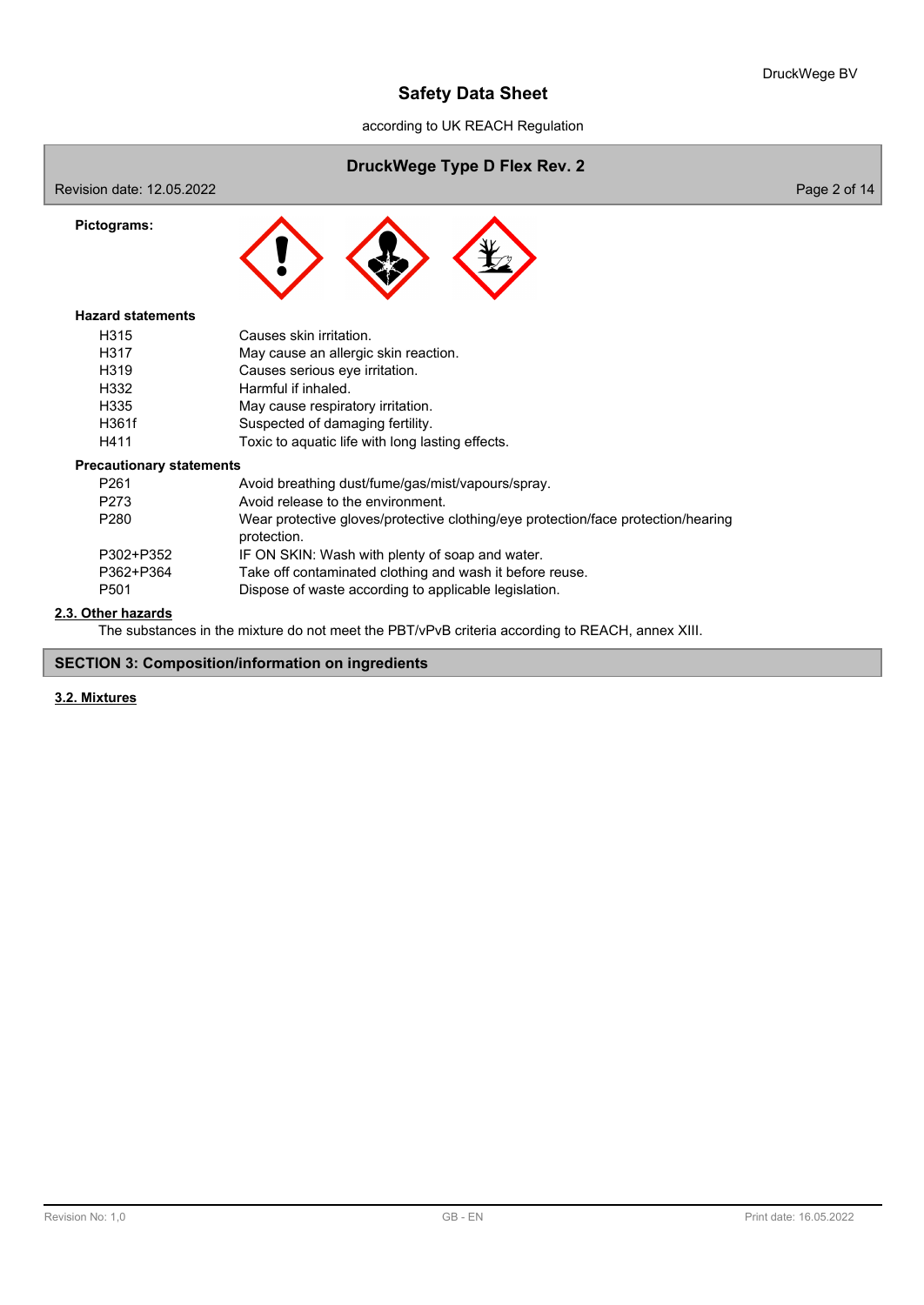according to UK REACH Regulation

## **DruckWege Type D Flex Rev. 2**

Revision date: 12.05.2022 **Page 3 of 14** 

## **Hazardous components**

| CAS No      | <b>Chemical name</b>                                                                                                                           |                                                                                                 |                  |             |  |
|-------------|------------------------------------------------------------------------------------------------------------------------------------------------|-------------------------------------------------------------------------------------------------|------------------|-------------|--|
|             | EC No                                                                                                                                          | <b>Index No</b>                                                                                 | <b>REACH No</b>  |             |  |
|             | Classification (GB CLP Regulation)                                                                                                             |                                                                                                 |                  |             |  |
| 63225-53-6  | 2-[[(butylamino)carbonyl]oxy]ethyl acrylate                                                                                                    |                                                                                                 |                  | $30 - 60%$  |  |
|             | 264-036-0                                                                                                                                      |                                                                                                 | 01-2120751208-56 |             |  |
|             | Acute Tox. 4, Skin Sens. 1B, Aquatic Chronic 2; H332 H317 H411                                                                                 |                                                                                                 |                  |             |  |
| 84100-23-2  | 4-(1,1-dimethylethyl)cyclohexyl acrylate                                                                                                       |                                                                                                 |                  | $10 - 5 \%$ |  |
|             | 282-104-8                                                                                                                                      | 607-133-00-9                                                                                    | 01-2120735441-62 |             |  |
|             | H319 H317 H335 H400 H411                                                                                                                       | Skin Irrit. 2, Eye Irrit. 2, Skin Sens. 1A, STOT SE 3, Aquatic Acute 1, Aquatic Chronic 2; H315 |                  |             |  |
| 28961-43-5  | Propylidynetrimethanol, ethoxylated, esters with acrylic acid                                                                                  |                                                                                                 |                  | $1 - 10%$   |  |
|             | 500-066-5                                                                                                                                      |                                                                                                 | 01-2119489900-30 |             |  |
|             | Eye Irrit. 2, Skin Sens. 1; H319 H317                                                                                                          |                                                                                                 |                  |             |  |
| 75980-60-8  | diphenyl(2,4,6-trimethylbenzoyl)phosphine oxide                                                                                                |                                                                                                 | $1 - 5\%$        |             |  |
|             | 278-355-8                                                                                                                                      | 015-203-00-X                                                                                    |                  |             |  |
|             | Repr. 2, Skin Sens. 1B, Aquatic Chronic 2; H361f H317 H411                                                                                     |                                                                                                 |                  |             |  |
| 7575-23-7   | Pentaerythritol tetrakis(3-mercaptopropionate)                                                                                                 |                                                                                                 | $1 - 5\%$        |             |  |
|             | 231-472-8                                                                                                                                      |                                                                                                 | 01-2119486981-23 |             |  |
|             | Acute Tox. 4, Skin Sens. 1, Aquatic Acute 1, Aquatic Chronic 1; H302 H317 H400 H410                                                            |                                                                                                 |                  |             |  |
| 159034-91-0 | Propylidynetrimethanol, ethoxylated, esters with acrylic acid, reaction products withdiethylamine<br>(1 - 6.5 moles ethoxylated)               | $< 1 \%$                                                                                        |                  |             |  |
|             | 500-425-6                                                                                                                                      |                                                                                                 | 01-2119976593-23 |             |  |
|             | Eye Irrit. 2, Skin Sens. 1A; H319 H317                                                                                                         |                                                                                                 |                  |             |  |
| 128-37-0    | 2,6-di-tert-butyl-p-cresol                                                                                                                     | $< 1 \%$                                                                                        |                  |             |  |
|             | 204-881-4                                                                                                                                      |                                                                                                 |                  |             |  |
|             | Aquatic Acute 1, Aquatic Chronic 1; H400 H410                                                                                                  |                                                                                                 |                  |             |  |
| 818-61-1    | 2-hydroxyethyl acrylate                                                                                                                        |                                                                                                 |                  | $< 1\%$     |  |
|             | 212-454-9                                                                                                                                      | 607-072-00-8                                                                                    | 01-2119459345-34 |             |  |
|             | Acute Tox. 3, Acute Tox. 4, Skin Corr. 1B, Eye Dam. 1, Skin Sens. 1, Aquatic Acute 1, Aquatic<br>Chronic 3; H311 H302 H314 H318 H317 H400 H412 |                                                                                                 |                  |             |  |
| 110-82-7    | cyclohexane                                                                                                                                    |                                                                                                 |                  | < 0.1 %     |  |
|             | 203-806-2                                                                                                                                      | 601-017-00-1                                                                                    | 01-2119463273-41 |             |  |
|             | Flam. Liq. 2, Skin Irrit. 2, STOT SE 3, Asp. Tox. 1, Aquatic Acute 1, Aquatic Chronic 1; H225<br>H315 H336 H304 H400 H410                      |                                                                                                 |                  |             |  |

Full text of H and EUH statements: see section 16.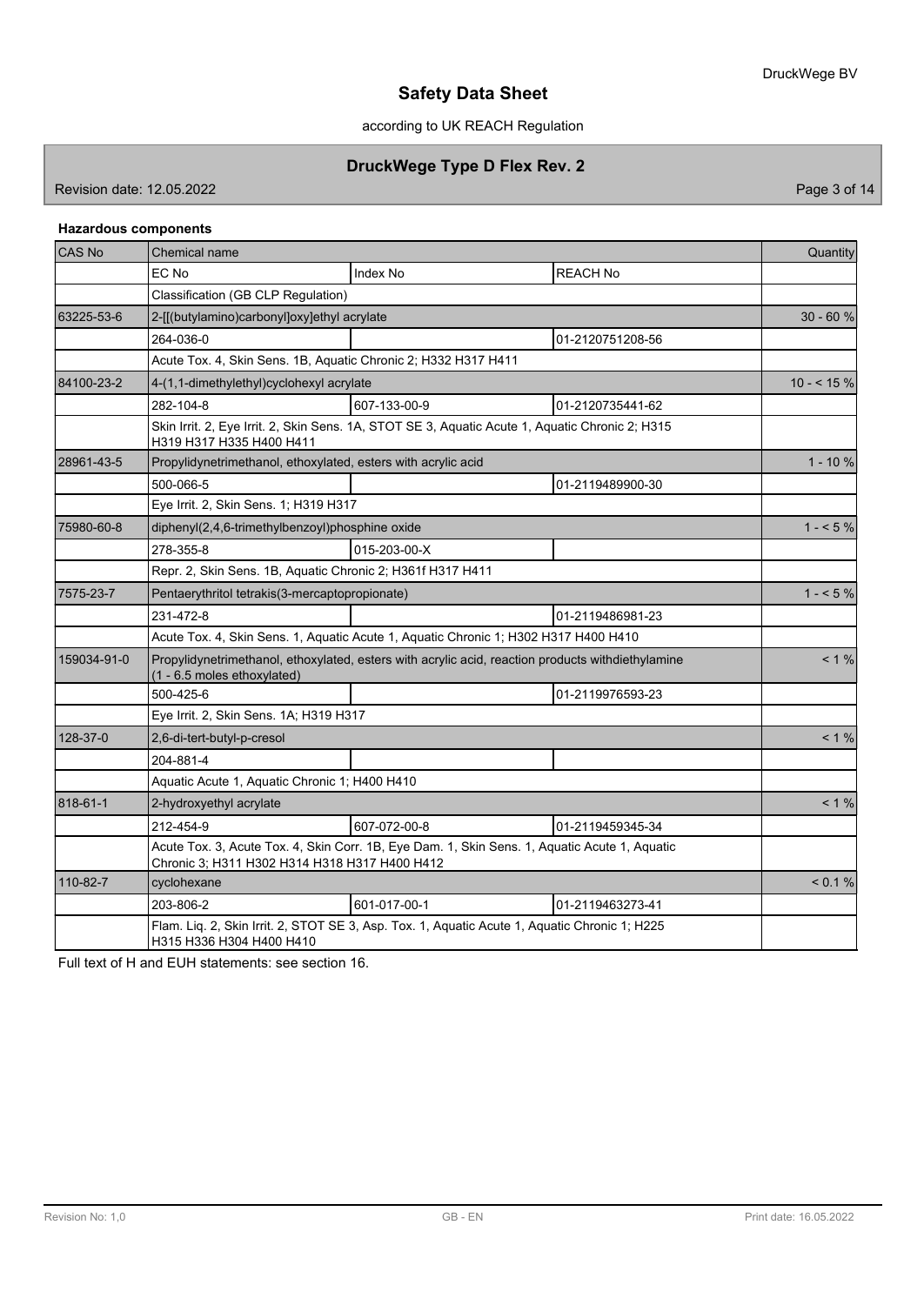### according to UK REACH Regulation

## **DruckWege Type D Flex Rev. 2**

Revision date: 12.05.2022 Page 4 of 14

### **Specific Conc. Limits, M-factors and ATE**

| <b>CAS No</b> | EC No                                                                           | Chemical name                                                                        | Quantity    |  |  |
|---------------|---------------------------------------------------------------------------------|--------------------------------------------------------------------------------------|-------------|--|--|
|               |                                                                                 | Specific Conc. Limits, M-factors and ATE                                             |             |  |  |
| 63225-53-6    | 264-036-0                                                                       | 2-[[(butylamino)carbonyl]oxy]ethyl acrylate                                          | $30 - 60 %$ |  |  |
|               |                                                                                 | inhalation: $ATE = 11$ mg/l (vapours); inhalation: $ATE = 1.5$ mg/l (dusts or mists) |             |  |  |
| 84100-23-2    | 282-104-8                                                                       | $[4-(1, 1-dimethylethyl)$ cyclohexyl acrylate                                        | $10 - 55%$  |  |  |
|               | M acute; H400: M=1                                                              | STOT SE 3; H335: >= 10 - 100                                                         |             |  |  |
| 28961-43-5    | 500-066-5                                                                       | Propylidynetrimethanol, ethoxylated, esters with acrylic acid                        | $1 - 10 %$  |  |  |
|               | dermal: LD50 = $>$ 2000 mg/kg; oral: LD50 = $>$ 2000 mg/kg                      |                                                                                      |             |  |  |
| 75980-60-8    | 278-355-8                                                                       | diphenyl(2,4,6-trimethylbenzoyl)phosphine oxide                                      | $1 - 5%$    |  |  |
|               | dermal: LD50 = $>$ 2000 mg/kg; oral: LD50 = $>$ 5000 mg/kg                      |                                                                                      |             |  |  |
| 7575-23-7     | 231-472-8                                                                       | Pentaerythritol tetrakis(3-mercaptopropionate)                                       | $1 - 5\%$   |  |  |
|               | oral: LD50 = 1000 mg/kg                                                         |                                                                                      |             |  |  |
| 128-37-0      | 204-881-4                                                                       | 2,6-di-tert-butyl-p-cresol                                                           | < 1 %       |  |  |
|               | M chron.; H410: M=1                                                             |                                                                                      |             |  |  |
| 818-61-1      | 212-454-9                                                                       | 2-hydroxyethyl acrylate                                                              | < 1 %       |  |  |
|               | dermal: ATE = 300 mg/kg; oral: ATE = 500 mg/kg Skin Sens. 1; H317: >= 0,2 - 100 |                                                                                      |             |  |  |
| 110-82-7      | 203-806-2                                                                       | cyclohexane                                                                          | < 0.1 %     |  |  |
|               | M acute; H400: M=1<br>M chron: H410: M=1                                        |                                                                                      |             |  |  |

### **SECTION 4: First aid measures**

#### **4.1. Description of first aid measures**

#### **General information**

If unconscious but breathing normally, place in recovery position and seek medical advice.

When in doubt or if symptoms are observed, get medical advice. In case of allergic symptoms, especially in the breathing area, seek medical advice immediately.

#### **After inhalation**

Provide fresh air. When in doubt or if symptoms are observed, get medical advice. In the case of bluish discoloration (lips, earlobes, finger nails) give oxygen as soon as possible. If breathing is irregular or stopped, administer artificial respiration.

#### **After contact with skin**

After contact with skin, wash immediately with plenty of water and soap. Take off immediately all contaminated clothing and wash it before reuse. In case of skin reactions, consult a physician. Call a doctor if you feel unwell.

#### **After contact with eyes**

Rinse immediately carefully and thoroughly with eye-bath or water. Remove contact lenses, if present and easy to do. Continue rinsing. Protect uninjured eye. Consult an ophthalmologist.

#### **After ingestion**

Observe risk of aspiration if vomiting occurs. Rinse mouth immediately and drink plenty of water. Do NOT induce vomiting. Never give anything by mouth to an unconscious person or a person with cramps. Get medical advice/attention.

#### **4.2. Most important symptoms and effects, both acute and delayed**

May produce an allergic reaction.

## **4.3. Indication of any immediate medical attention and special treatment needed**

Treat symptomatically.

### **SECTION 5: Firefighting measures**

### **5.1. Extinguishing media**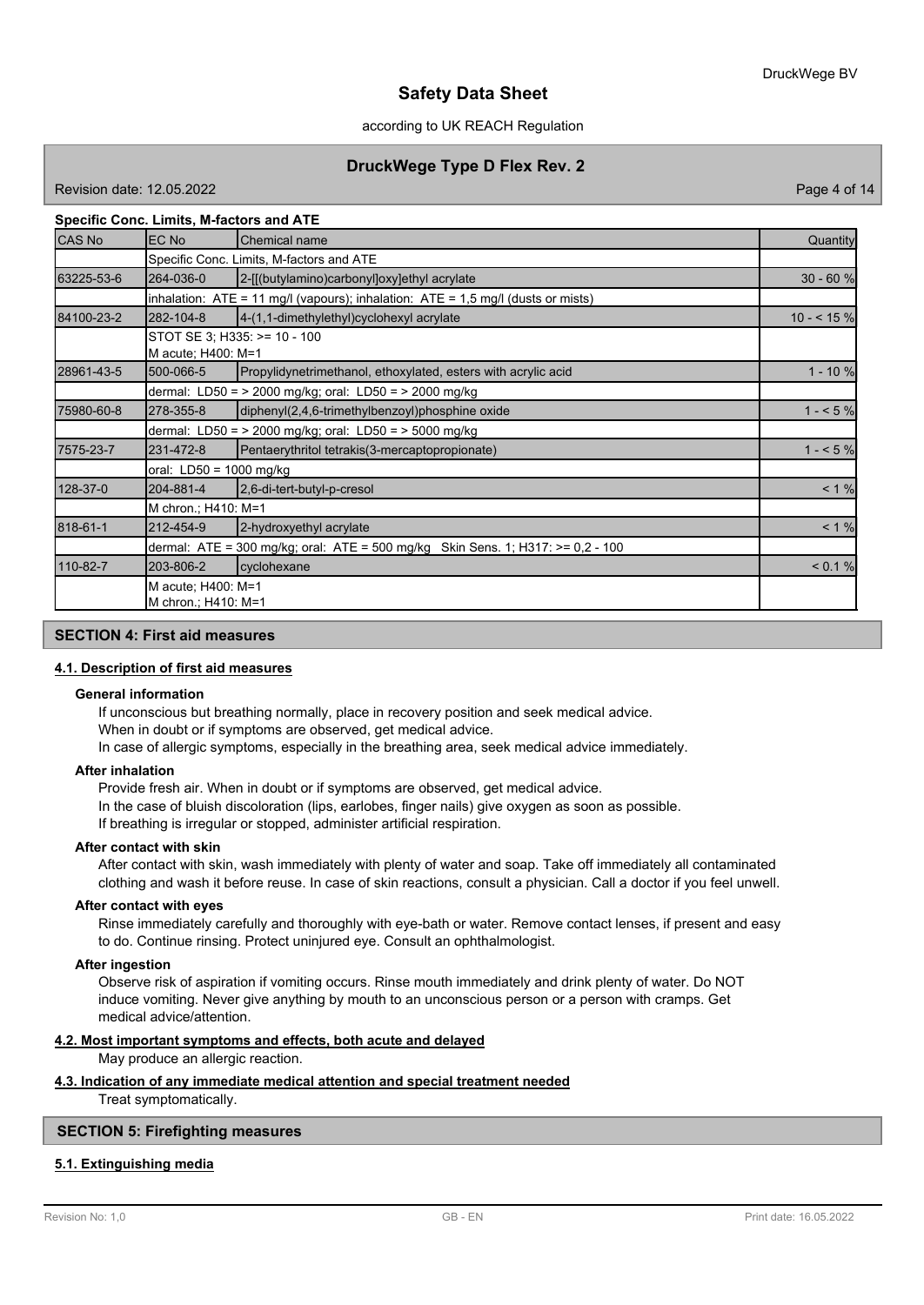according to UK REACH Regulation

## **DruckWege Type D Flex Rev. 2**

Revision date: 12.05.2022 Page 5 of 14

### **Suitable extinguishing media**

Co-ordinate fire-fighting measures to the fire surroundings.

#### **5.2. Special hazards arising from the substance or mixture**

Non-flammable. In case of fire may be liberated: Gases/vapours, toxic.

### **5.3. Advice for firefighters**

Wear a self-contained breathing apparatus and chemical protective clothing. Full protection suit.

#### **Additional information**

Suppress gases/vapours/mists with water spray jet. Collect contaminated fire extinguishing water separately. Do not allow entering drains or surface water.

#### **SECTION 6: Accidental release measures**

#### **6.1. Personal precautions, protective equipment and emergency procedures**

#### **General advice**

Provide adequate ventilation. Do not breathe gas/fumes/vapour/spray. Avoid contact with skin, eyes and clothes. Remove persons to safety. Use personal protection equipment.

#### **For non-emergency personnel**

Provide adequate ventilation. Use personal protection equipment.

#### **For emergency responders**

Use personal protection equipment.

#### **6.2. Environmental precautions**

Do not allow to enter into surface water or drains.

#### **6.3. Methods and material for containment and cleaning up**

### **For containment**

Stop leak if safe to do so.

#### **For cleaning up**

Absorb with liquid-binding material (sand, diatomaceous earth, acid- or universal binding agents). Treat the recovered material as prescribed in the section on waste disposal.

#### **Other information**

Clean contaminated articles and floor according to the environmental legislation.

## **6.4. Reference to other sections**

Safe handling: see section 7 Personal protection equipment: see section 8 Disposal: see section 13

## **SECTION 7: Handling and storage**

#### **7.1. Precautions for safe handling**

#### **Advice on safe handling**

Provide adequate ventilation. Do not breathe gas/fumes/vapour/spray. Avoid contact with skin, eyes and clothes. Use personal protection equipment.

#### **Advice on protection against fire and explosion**

Usual measures for fire prevention.

#### **Advice on general occupational hygiene**

Remove contaminated, saturated clothing immediately. Draw up and observe skin protection programme. Wash hands and face before breaks and after work and take a shower if necessary. When using do not eat, drink, smoke, sniff. Do not breathe gas/fumes/vapour/spray.

#### **7.2. Conditions for safe storage, including any incompatibilities**

#### **Requirements for storage rooms and vessels**

Keep container tightly closed. Keep locked up. Store in a place accessible by authorized persons only. Provide adequate ventilation as well as local exhaustion at critical locations.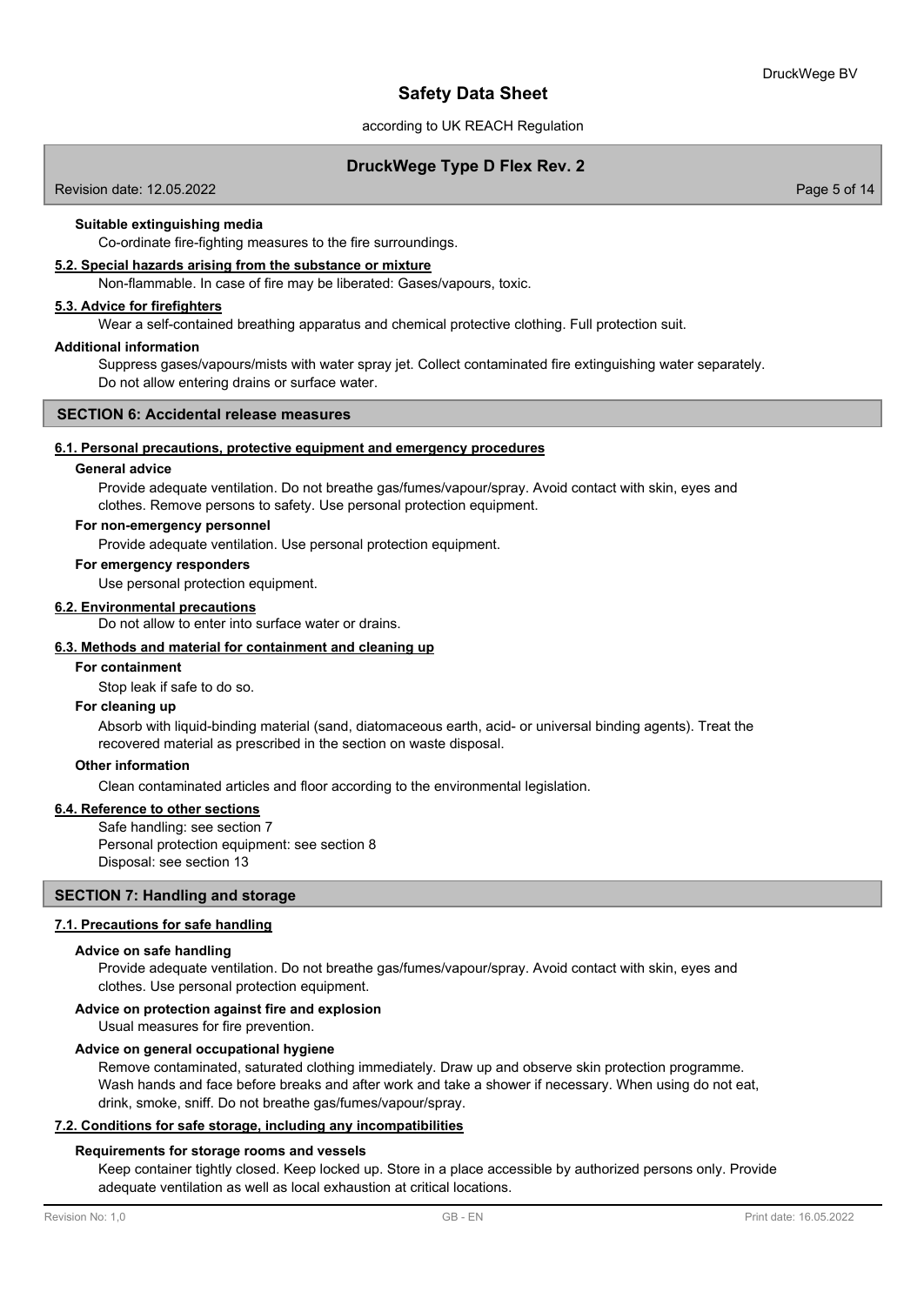according to UK REACH Regulation

## **DruckWege Type D Flex Rev. 2**

Revision date: 12.05.2022 **Page 6 of 14** 

### **Hints on joint storage**

No information available.

# **7.3. Specific end use(s)**

3D Printing resin

### **SECTION 8: Exposure controls/personal protection**

### **8.1. Control parameters**

### **Exposure limits (EH40)**

| l CAS No | ISubstance                 | ppm  | mq/m <sup>3</sup> | fibres/ml | Category      | Origin |
|----------|----------------------------|------|-------------------|-----------|---------------|--------|
| 128-37-0 | 2,6-Di-tert-butyl-p-cresol |      | 10 <sup>1</sup>   |           | TWA $(8 h)$   | WEL    |
| 110-82-7 | Cyclohexane                | 100I | 350l              |           | TWA (8 h)     | WEL    |
|          |                            | 300l | 1050              |           | STEL (15 min) | WEL    |

## **DNEL/DMEL values**

| <b>CAS No</b>            | Substance                                       |                |          |                         |  |  |  |  |  |
|--------------------------|-------------------------------------------------|----------------|----------|-------------------------|--|--|--|--|--|
| DNEL type                |                                                 | Exposure route | Effect   | Value                   |  |  |  |  |  |
| 63225-53-6               | 2-[[(butylamino)carbonyl]oxy]ethyl acrylate     |                |          |                         |  |  |  |  |  |
| Consumer DNEL, long-term |                                                 | Ioral          | systemic | 1 mg/kg bw/day          |  |  |  |  |  |
| Worker DNEL, long-term   |                                                 | Idermal        | systemic | 2 mg/kg bw/day          |  |  |  |  |  |
| Consumer DNEL, long-term |                                                 | Idermal        | systemic | 1 mg/kg bw/day          |  |  |  |  |  |
| Worker DNEL, long-term   |                                                 | linhalation    | systemic | $9.9 \text{ mg/m}^3$    |  |  |  |  |  |
| Consumer DNEL, long-term |                                                 | linhalation    | systemic | $1,7$ mg/m <sup>3</sup> |  |  |  |  |  |
| 75980-60-8               | diphenyl(2,4,6-trimethylbenzoyl)phosphine oxide |                |          |                         |  |  |  |  |  |
| Worker DNEL, long-term   |                                                 | linhalation    | systemic | $3.5 \text{ mg/m}^3$    |  |  |  |  |  |
| Worker DNEL, long-term   |                                                 | Idermal        | systemic | 1 mg/kg bw/day          |  |  |  |  |  |

**PNEC values**

| <b>CAS No</b>                                                   | Substance                                       |               |  |  |  |
|-----------------------------------------------------------------|-------------------------------------------------|---------------|--|--|--|
|                                                                 | Value<br>Environmental compartment              |               |  |  |  |
| 63225-53-6                                                      | 2-[[(butylamino)carbonyl]oxy]ethyl acrylate     |               |  |  |  |
| Freshwater                                                      |                                                 | 0.00252 mg/l  |  |  |  |
| Micro-organisms in sewage treatment plants (STP)<br>$3,54$ mg/l |                                                 |               |  |  |  |
| 75980-60-8                                                      | diphenyl(2,4,6-trimethylbenzoyl)phosphine oxide |               |  |  |  |
| 0,004 mg/l<br>Freshwater                                        |                                                 |               |  |  |  |
| Freshwater (intermittent releases)                              | $0,035$ mg/l                                    |               |  |  |  |
| Freshwater sediment                                             |                                                 | 0,029 mg/kg   |  |  |  |
| Marine sediment                                                 |                                                 | 0,029 mg/kg   |  |  |  |
| Soil                                                            |                                                 | $0,056$ mg/kg |  |  |  |

## **8.2. Exposure controls**

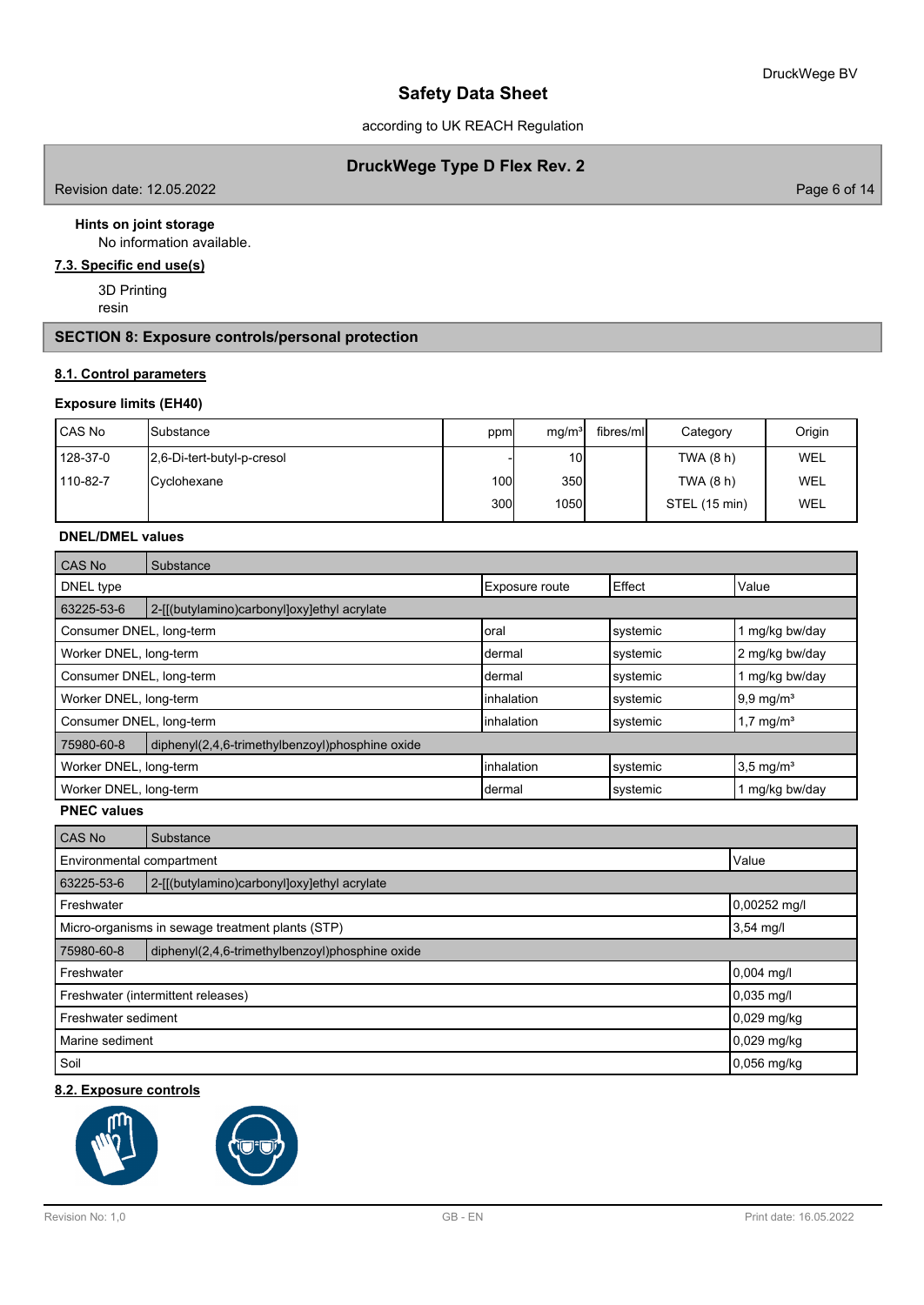### according to UK REACH Regulation

## **DruckWege Type D Flex Rev. 2**

Revision date: 12.05.2022 Page 7 of 14

### **Appropriate engineering controls**

If handled uncovered, arrangements with local exhaust ventilation have to be used. **Individual protection measures, such as personal protective equipment**

### **Eye/face protection**

Wear eye/face protection.

### **Hand protection**

Wear protective gloves.

When handling with chemical substances, protective gloves must be worn with the CE-label including the four control digits. The quality of the protective gloves resistant to chemicals must be chosen as a function of the specific working place concentration and quantity of hazardous substances. For special purposes, it is recommended to check the resistance to chemicals of the protective gloves mentioned above together with the supplier of these gloves.

### **Skin protection**

Use of protective clothing.

## **Respiratory protection**

In case of inadequate ventilation wear respiratory protection.

#### **Thermal hazards**

No information available.

#### **Environmental exposure controls**

Do not allow to enter into surface water or drains.

### **SECTION 9: Physical and chemical properties**

### **9.1. Information on basic physical and chemical properties**

| Physical state:<br>Colour:                                    | Liquid<br>various |                |
|---------------------------------------------------------------|-------------------|----------------|
|                                                               |                   |                |
| Odour:                                                        | like: Acrylate    |                |
| Odour threshold:                                              | not determined    |                |
| Changes in the physical state                                 |                   |                |
| Melting point/freezing point:                                 |                   | not determined |
| Boiling point or initial boiling point and<br>boiling range:  |                   | $>$ 100 °C     |
| Flash point:                                                  |                   | $>$ 103 °C     |
| Flammability                                                  |                   |                |
| Solid/liquid:                                                 |                   | not applicable |
| Gas:                                                          |                   | not applicable |
| <b>Explosive properties</b><br>The product is not: Explosive. |                   |                |
| Lower explosion limits:                                       |                   | not determined |
| Upper explosion limits:                                       |                   | not determined |
| Auto-ignition temperature:                                    |                   | > 341 °C       |
| <b>Self-ignition temperature</b>                              |                   |                |
| Solid:                                                        |                   | not applicable |
| Gas:                                                          |                   | not applicable |
| Decomposition temperature:                                    |                   | not determined |
| pH-Value:                                                     |                   | not determined |
| Viscosity / dynamic:                                          |                   | not determined |
|                                                               |                   |                |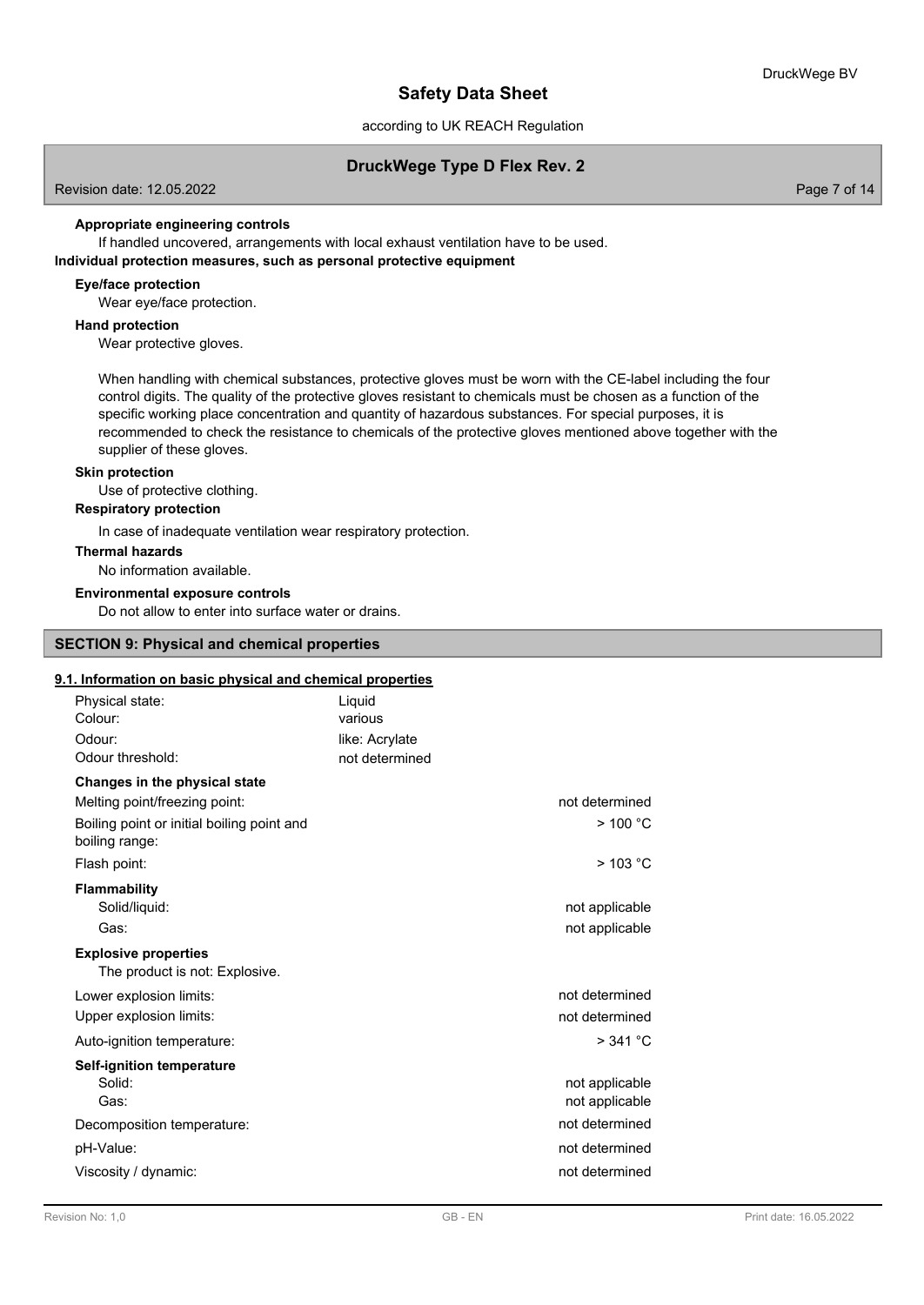according to UK REACH Regulation

## **DruckWege Type D Flex Rev. 2**

| Revision date: 12.05.2022                      |                | Page 8 of 14 |
|------------------------------------------------|----------------|--------------|
| Viscosity / kinematic:                         | not determined |              |
| Water solubility:                              | poorly soluble |              |
| Solubility in other solvents<br>not determined |                |              |
| Partition coefficient n-octanol/water:         | not determined |              |
| Vapour pressure:<br>(at 20 $^{\circ}$ C)       | $< 1$ hPa      |              |
| Density:                                       | not determined |              |
| Relative vapour density:                       | not determined |              |
| 9.2. Other information                         |                |              |
| Other safety characteristics                   |                |              |

No information available.

### **SECTION 10: Stability and reactivity**

#### **10.1. Reactivity**

No hazardous reaction when handled and stored according to provisions.

#### **10.2. Chemical stability**

The product is stable under storage at normal ambient temperatures.

### **10.3. Possibility of hazardous reactions**

No known hazardous reactions.

### **10.4. Conditions to avoid**

No information available.

### **10.5. Incompatible materials**

No information available.

### **10.6. Hazardous decomposition products**

In case of fire may be liberated: Gases/vapours, toxic.

## **SECTION 11: Toxicological information**

### **11.1. Information on hazard classes as defined in GB CLP Regulation**

### **Acute toxicity**

Harmful if inhaled.

### **ATEmix calculated**

ATE (inhalation dust/mist) 3,307 mg/l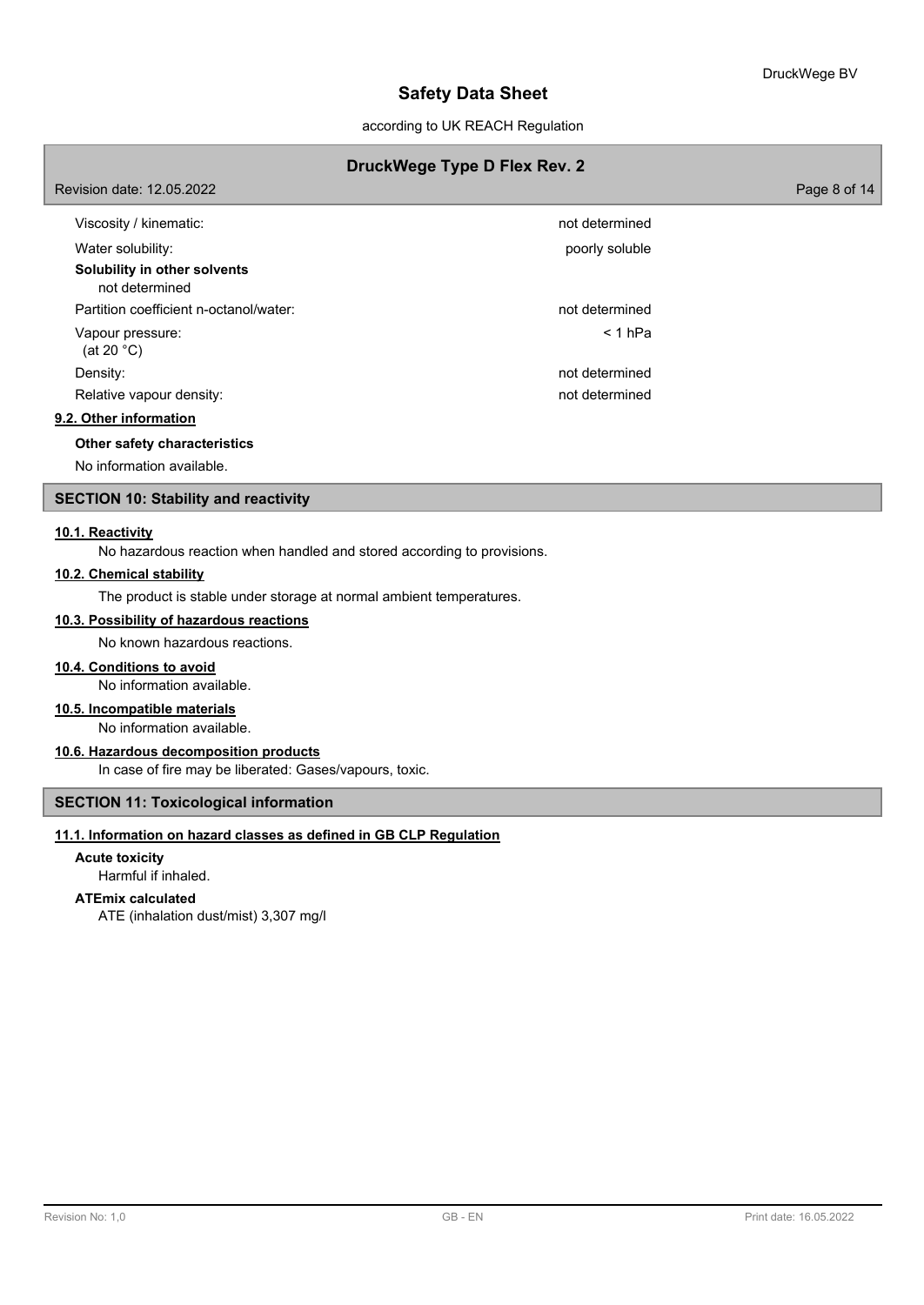### according to UK REACH Regulation

## **DruckWege Type D Flex Rev. 2**

Revision date: 12.05.2022 Page 9 of 14

| CAS No     | Chemical name                                                 |                           |                    |         |              |          |  |
|------------|---------------------------------------------------------------|---------------------------|--------------------|---------|--------------|----------|--|
|            | Exposure route                                                | Dose                      |                    | Species | Source       | Method   |  |
| 63225-53-6 | 2-[[(butylamino)carbonyl]oxy]ethyl acrylate                   |                           |                    |         |              |          |  |
|            | inhalation vapour                                             | <b>ATE</b>                | $11$ mg/l          |         |              |          |  |
|            | inhalation dust/mist                                          | <b>ATE</b>                | $1,5 \text{ mg/l}$ |         |              |          |  |
| 28961-43-5 | Propylidynetrimethanol, ethoxylated, esters with acrylic acid |                           |                    |         |              |          |  |
|            | oral                                                          | LD <sub>50</sub><br>mg/kg | > 2000             | Rat     | Manufacturer |          |  |
|            | dermal                                                        | LD50<br>mg/kg             | > 2000             | Rabbit  | Manufacturer |          |  |
| 75980-60-8 | diphenyl(2,4,6-trimethylbenzoyl)phosphine oxide               |                           |                    |         |              |          |  |
|            | oral                                                          | LD50<br>mg/kg             | > 5000             | Rat     | Manufacturer |          |  |
|            | dermal                                                        | LD50<br>mg/kg             | > 2000             | Rat     | Manufacturer |          |  |
| 7575-23-7  | Pentaerythritol tetrakis(3-mercaptopropionate)                |                           |                    |         |              |          |  |
|            | oral                                                          | LD50<br>mg/kg             | 1000               | Rat     | Manufacturer | OECD 423 |  |
| 818-61-1   | 2-hydroxyethyl acrylate                                       |                           |                    |         |              |          |  |
|            | oral                                                          | <b>ATE</b><br>mg/kg       | 500                |         |              |          |  |
|            | dermal                                                        | <b>ATE</b><br>mg/kg       | 300                |         |              |          |  |

### **Irritation and corrosivity**

Causes skin irritation.

Causes serious eye irritation.

#### **Sensitising effects**

May cause an allergic skin reaction. (2-[[(butylamino)carbonyl]oxy]ethyl acrylate; 4- (1,1-dimethylethyl)cyclohexyl acrylate; Propylidynetrimethanol, ethoxylated, esters with acrylic acid; diphenyl(2,4,6-trimethylbenzoyl)phosphine oxide; Pentaerythritol tetrakis(3-mercaptopropionate); Propylidynetrimethanol, ethoxylated, esters with acrylic acid, reaction products withdiethylamine (1 - 6.5 moles ethoxylated); 2-hydroxyethyl acrylate)

### **Carcinogenic/mutagenic/toxic effects for reproduction**

Suspected of damaging fertility. (diphenyl(2,4,6-trimethylbenzoyl)phosphine oxide) Germ cell mutagenicity: Based on available data, the classification criteria are not met. Carcinogenicity: Based on available data, the classification criteria are not met.

### **STOT-single exposure**

May cause respiratory irritation. (4-(1,1-dimethylethyl)cyclohexyl acrylate)

### **STOT-repeated exposure**

Based on available data, the classification criteria are not met.

### **Aspiration hazard**

Based on available data, the classification criteria are not met.

#### **Information on likely routes of exposure**

oral, Skin contact, Eye contact, Inhalation.

## **11.2. Information on other hazards**

### **Endocrine disrupting properties**

No information available.

#### **SECTION 12: Ecological information**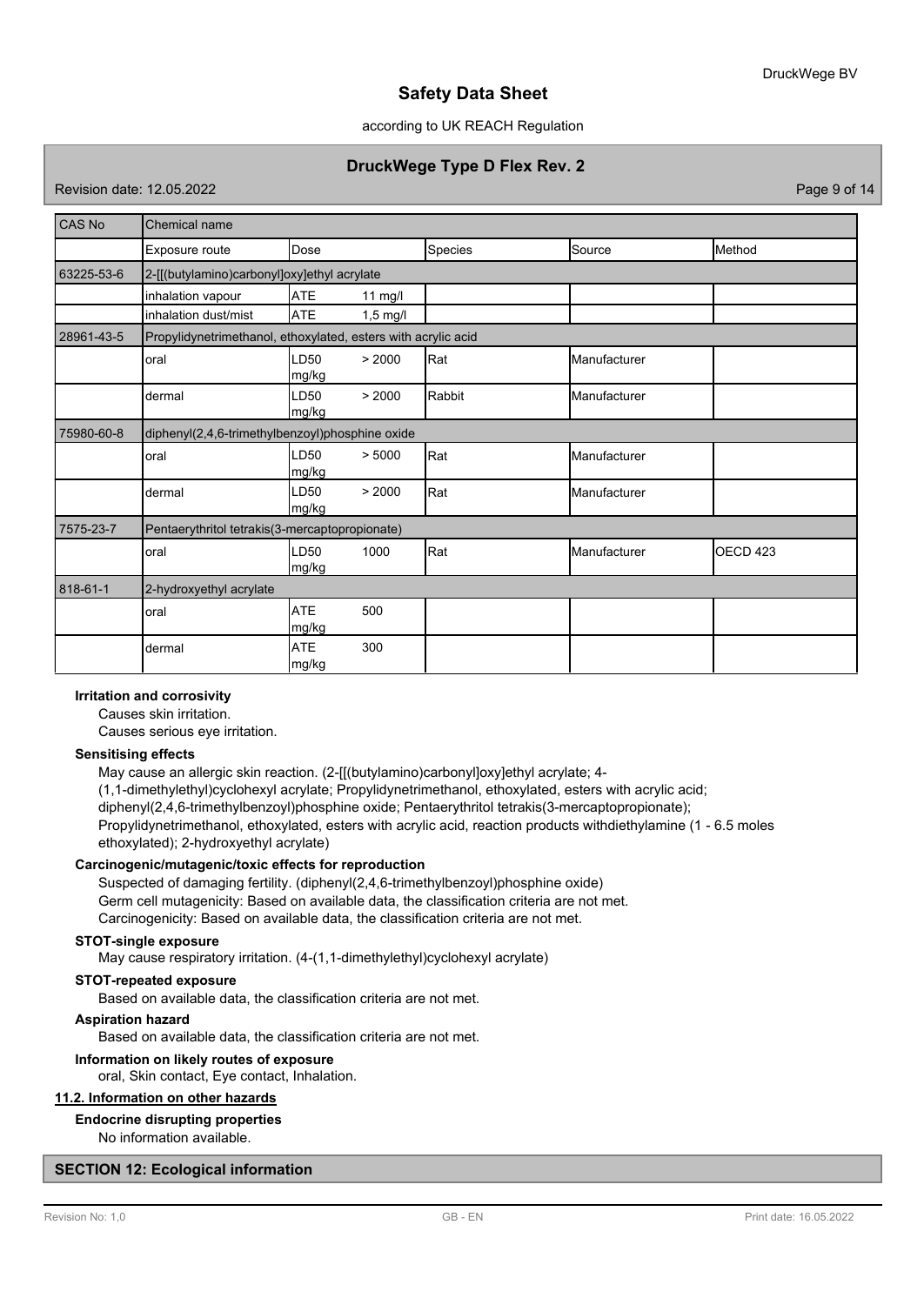according to UK REACH Regulation

## **DruckWege Type D Flex Rev. 2**

Revision date: 12.05.2022 **Page 10 of 14** 

### **12.1. Toxicity**

Toxic to aquatic life with long lasting effects.

| CAS No     | Chemical name                                   |                     |        |  |                                        |                       |                 |  |
|------------|-------------------------------------------------|---------------------|--------|--|----------------------------------------|-----------------------|-----------------|--|
|            | Aquatic toxicity                                | Dose                |        |  | $[h]   [d]$ Species                    | Source                | Method          |  |
| 63225-53-6 | 2-[[(butylamino)carbonyl]oxy]ethyl acrylate     |                     |        |  |                                        |                       |                 |  |
|            | Acute fish toxicity                             | <b>LC50</b><br>mg/l | 2,52   |  | 96 hPiscis                             | Manufacturer          | <b>OECD 203</b> |  |
|            | Acute algae toxicity                            | ErC50<br>mg/l       | 5,98   |  | 72 h Algae                             | Manufacturer          | <b>OECD 201</b> |  |
| 75980-60-8 | diphenyl(2,4,6-trimethylbenzoyl)phosphine oxide |                     |        |  |                                        |                       |                 |  |
|            | Acute algae toxicity                            | ErC50<br>mg/l       | > 2.01 |  | 72 hlScenedesmus<br>subspicatus        | <b>I</b> Manufacturer |                 |  |
|            | Acute crustacea toxicity                        | <b>EC50</b><br>mg/l | 3,53   |  | 48 h Daphnia magna (Big<br>water flea) | Manufacturer          |                 |  |
|            | Acute bacteria toxicity                         | (EC50<br>mg/l)      | >1000  |  | 3 h Activated sludge                   | <b>Manufacturer</b>   |                 |  |
| 7575-23-7  | Pentaerythritol tetrakis(3-mercaptopropionate)  |                     |        |  |                                        |                       |                 |  |
|            | Acute fish toxicity                             | LC50<br>mg/l        | 0,42   |  | 96 hPiscis                             | Manufacturer          | <b>OECD 203</b> |  |
|            | Acute crustacea toxicity                        | <b>EC50</b><br>mg/l | 0,71   |  | 48 h Daphnia spec                      | lManufacturer         | <b>OECD 202</b> |  |
| 128-37-0   | 2,6-di-tert-butyl-p-cresol                      |                     |        |  |                                        |                       |                 |  |
|            | Acute crustacea toxicity                        | EC50<br>mg/l        | 0,61   |  | 48 h Daphnia spec                      | <b>Manufacturer</b>   | OECD 202        |  |

## **12.2. Persistence and degradability**

The product has not been tested.

| <b>CAS No</b> | <b>Chemical name</b>                                   |              |    |                       |
|---------------|--------------------------------------------------------|--------------|----|-----------------------|
|               | Method                                                 | <b>Value</b> |    | <b>I</b> Source       |
|               | Evaluation                                             |              |    |                       |
| 63225-53-6    | 2-[[(butylamino)carbonyl]oxy]ethyl acrylate            |              |    |                       |
|               | OECD 301F                                              | l 15 %       | 28 | <b>I</b> Manufacturer |
|               | Not readily biodegradable (according to OECD criteria) |              |    |                       |
| 75980-60-8    | diphenyl(2,4,6-trimethylbenzoyl)phosphine oxide        |              |    |                       |
|               | Biodegradation, Water                                  | $0 - 10 \%$  | 28 | <b>Manufacturer</b>   |
|               | Poorly biodegradable.                                  |              |    |                       |

## **12.3. Bioaccumulative potential**

The product has not been tested.

## **Partition coefficient n-octanol/water**

| <b>CAS No</b> | <b>I</b> Chemical name                          | Log Pow |
|---------------|-------------------------------------------------|---------|
| 63225-53-6    | [2-[[(butylamino)carbonyl]oxy]ethyl acrylate    | .82     |
| 175980-60-8   | diphenyl(2,4,6-trimethylbenzoyl)phosphine oxide | ູບ.     |

**BCF**

| <b>CAS No</b> | <b>Chemical name</b>                                                                       | BCF     | <b>Species</b>                        | Source               |
|---------------|--------------------------------------------------------------------------------------------|---------|---------------------------------------|----------------------|
| 75980-60-8    | $\left  \text{diphenyl}(2,4,6\text{-trimethylbenzoyl})\text{phosphi} \right $<br>Ine oxide | 47 - 55 | Cyprinus carpio (Common<br>Carp) fish | <b>IManufacturer</b> |

## **12.4. Mobility in soil**

The product has not been tested.

### **12.5. Results of PBT and vPvB assessment**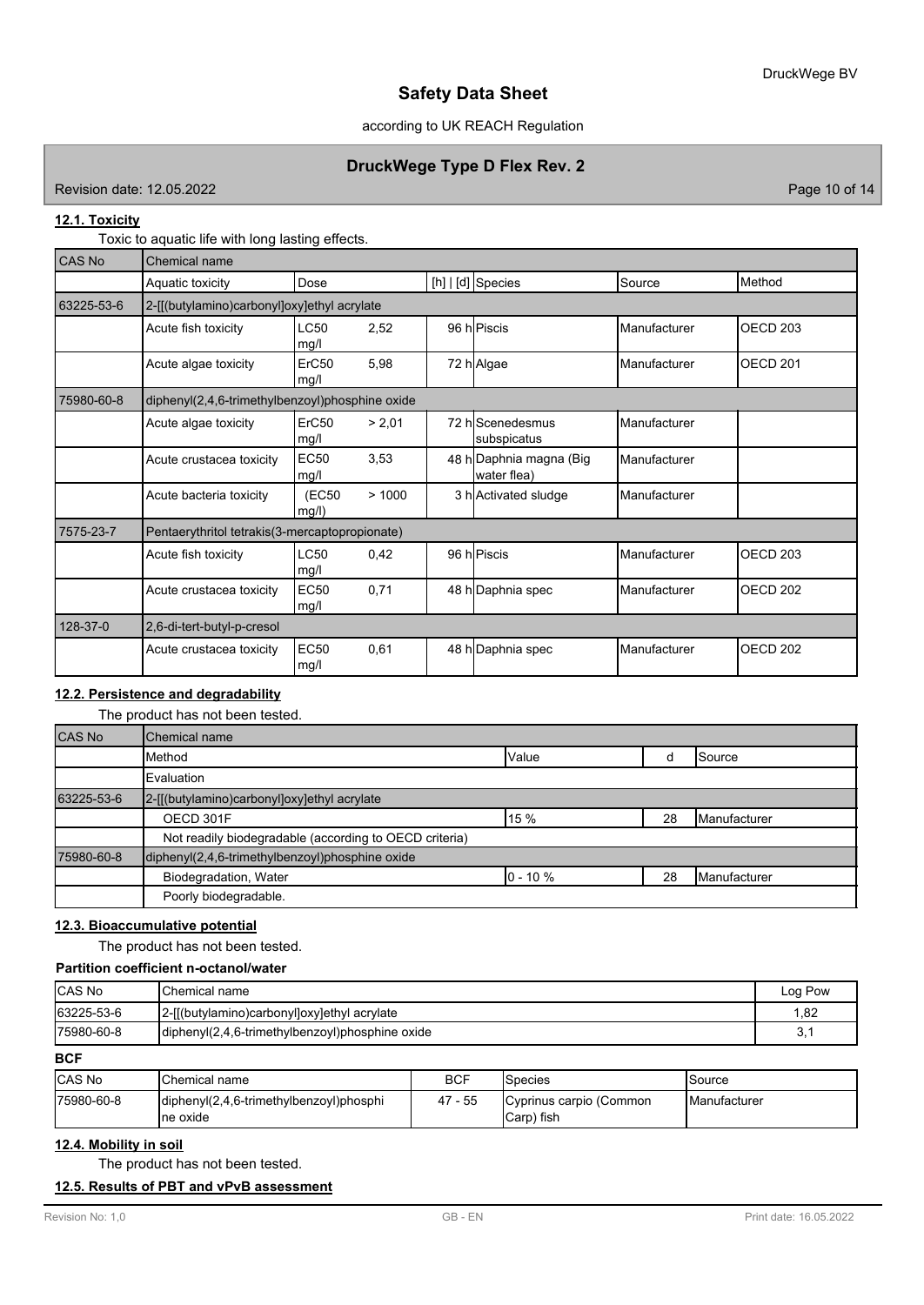according to UK REACH Regulation

### **DruckWege Type D Flex Rev. 2**

Revision date: 12.05.2022 Page 11 of 14

The substances in the mixture do not meet the PBT/vPvB criteria according to UK REACH.

### **12.6. Endocrine disrupting properties**

This product does not contain a substance that has endocrine disrupting properties with respect to non-target organisms as no components meets the criteria.

### **12.7. Other adverse effects**

No information available.

#### **Further information**

Do not allow to enter into surface water or drains. Do not allow to enter into soil/subsoil.

### **SECTION 13: Disposal considerations**

### **13.1. Waste treatment methods**

#### **Disposal recommendations**

Do not allow to enter into surface water or drains. Do not allow to enter into soil/subsoil. Dispose of waste according to applicable legislation.

#### **Contaminated packaging**

Hazardous waste according to Directive 2008/98/EC (waste framework directive). Handle contaminated packages in the same way as the substance itself.

**SECTION 14: Transport information**

### **Land transport (ADR/RID)**

| 14.1. UN number or ID number:     | <b>UN 3082</b>                                          |
|-----------------------------------|---------------------------------------------------------|
| 14.2. UN proper shipping name:    | ENVIRONMENTALLY HAZARDOUS SUBSTANCE, LIQUID, N.O.S. (2- |
|                                   | [[(butylamino)carbonyl]oxy]ethyl acrylate)              |
| 14.3. Transport hazard class(es): | 9                                                       |
| 14.4. Packing group:              | III                                                     |
| Hazard label:                     | 9                                                       |
|                                   |                                                         |
|                                   |                                                         |
|                                   |                                                         |
| Classification code:              | M <sub>6</sub>                                          |
| <b>Special Provisions:</b>        | 274 335 375 601                                         |
| Limited quantity:                 | 5L                                                      |
| Excepted quantity:                | E1                                                      |
| Transport category:               | 3                                                       |
| Hazard No:                        | 90                                                      |
| Tunnel restriction code:          |                                                         |
| Inland waterways transport (ADN)  |                                                         |
| 14.1. UN number or ID number:     | <b>UN 3082</b>                                          |
| 14.2. UN proper shipping name:    | ENVIRONMENTALLY HAZARDOUS SUBSTANCE, LIQUID, N.O.S. (2- |
|                                   | [[(butylamino)carbonyl]oxy]ethyl acrylate)              |
| 14.3. Transport hazard class(es): | 9                                                       |
| 14.4. Packing group:              | Ш                                                       |
| Hazard label:                     | 9                                                       |
|                                   |                                                         |
|                                   |                                                         |
|                                   |                                                         |
| Classification code:              | M <sub>6</sub>                                          |
| <b>Special Provisions:</b>        | 274 335 375 601                                         |
| Limited quantity:                 | 5L                                                      |
| Excepted quantity:                | E1                                                      |
|                                   |                                                         |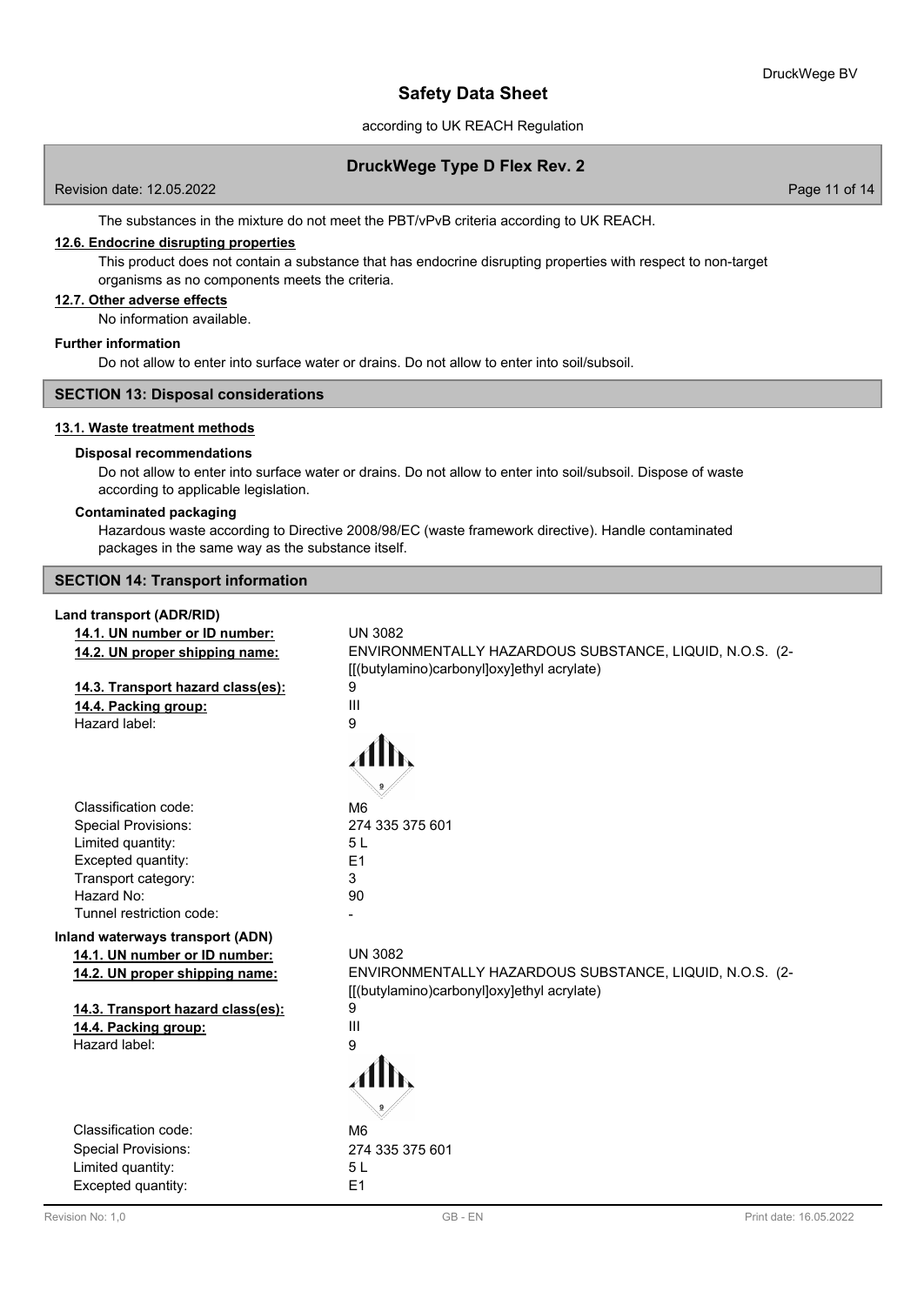according to UK REACH Regulation

|                                                                                                                                                                                                                                                    | DruckWege Type D Flex Rev. 2                                                                                                                        |               |
|----------------------------------------------------------------------------------------------------------------------------------------------------------------------------------------------------------------------------------------------------|-----------------------------------------------------------------------------------------------------------------------------------------------------|---------------|
| Revision date: 12.05.2022                                                                                                                                                                                                                          |                                                                                                                                                     | Page 12 of 14 |
| <b>Marine transport (IMDG)</b><br>14.1. UN number or ID number:<br>14.2. UN proper shipping name:<br>14.3. Transport hazard class(es):<br>14.4. Packing group:<br>Hazard label:                                                                    | <b>UN 3082</b><br>ENVIRONMENTALLY HAZARDOUS SUBSTANCE, LIQUID, N.O.S. (2-<br>[[(butylamino)carbonyl]oxy]ethyl acrylate)<br>9<br>Ш<br>9              |               |
| <b>Special Provisions:</b><br>Limited quantity:<br>Excepted quantity:<br>EmS:                                                                                                                                                                      | 274, 335, 969<br>5 L<br>E1<br>F-A, S-F                                                                                                              |               |
| Air transport (ICAO-TI/IATA-DGR)<br>14.1. UN number or ID number:<br>14.2. UN proper shipping name:<br>14.3. Transport hazard class(es):<br>14.4. Packing group:<br>Hazard label:                                                                  | <b>UN 3082</b><br>ENVIRONMENTALLY HAZARDOUS SUBSTANCE, LIQUID, N.O.S. (2-<br>[[(butylamino)carbonyl]oxy]ethyl acrylate)<br>9<br>$\mathbf{III}$<br>9 |               |
| <b>Special Provisions:</b><br>Limited quantity Passenger:<br>Passenger LQ:<br>Excepted quantity:<br>IATA-packing instructions - Passenger:<br>IATA-max. quantity - Passenger:<br>IATA-packing instructions - Cargo:<br>IATA-max. quantity - Cargo: | A97 A158 A197<br>30 kg G<br>Y964<br>E1<br>964<br>450L<br>964<br>450L                                                                                |               |
| 14.5. Environmental hazards                                                                                                                                                                                                                        |                                                                                                                                                     |               |
| ENVIRONMENTALLY HAZARDOUS:                                                                                                                                                                                                                         | Yes                                                                                                                                                 |               |
| Danger releasing substance:<br>14.6. Special precautions for user<br>No information available.<br>14.7. Maritime transport in bulk according to IMO instruments<br>not applicable                                                                  | 2-[[(butylamino)carbonyl]oxy]ethyl acrylate                                                                                                         |               |
| <b>SECTION 15: Regulatory information</b>                                                                                                                                                                                                          |                                                                                                                                                     |               |
|                                                                                                                                                                                                                                                    | 15.1. Safety, health and environmental regulations/legislation specific for the substance or mixture                                                |               |
| EU regulatory information<br>Restrictions on use (REACH, annex XVII):<br>Entry 3, Entry 40, Entry 57, Entry 75                                                                                                                                     |                                                                                                                                                     |               |

I

2010/75/EU (VOC): < 16 %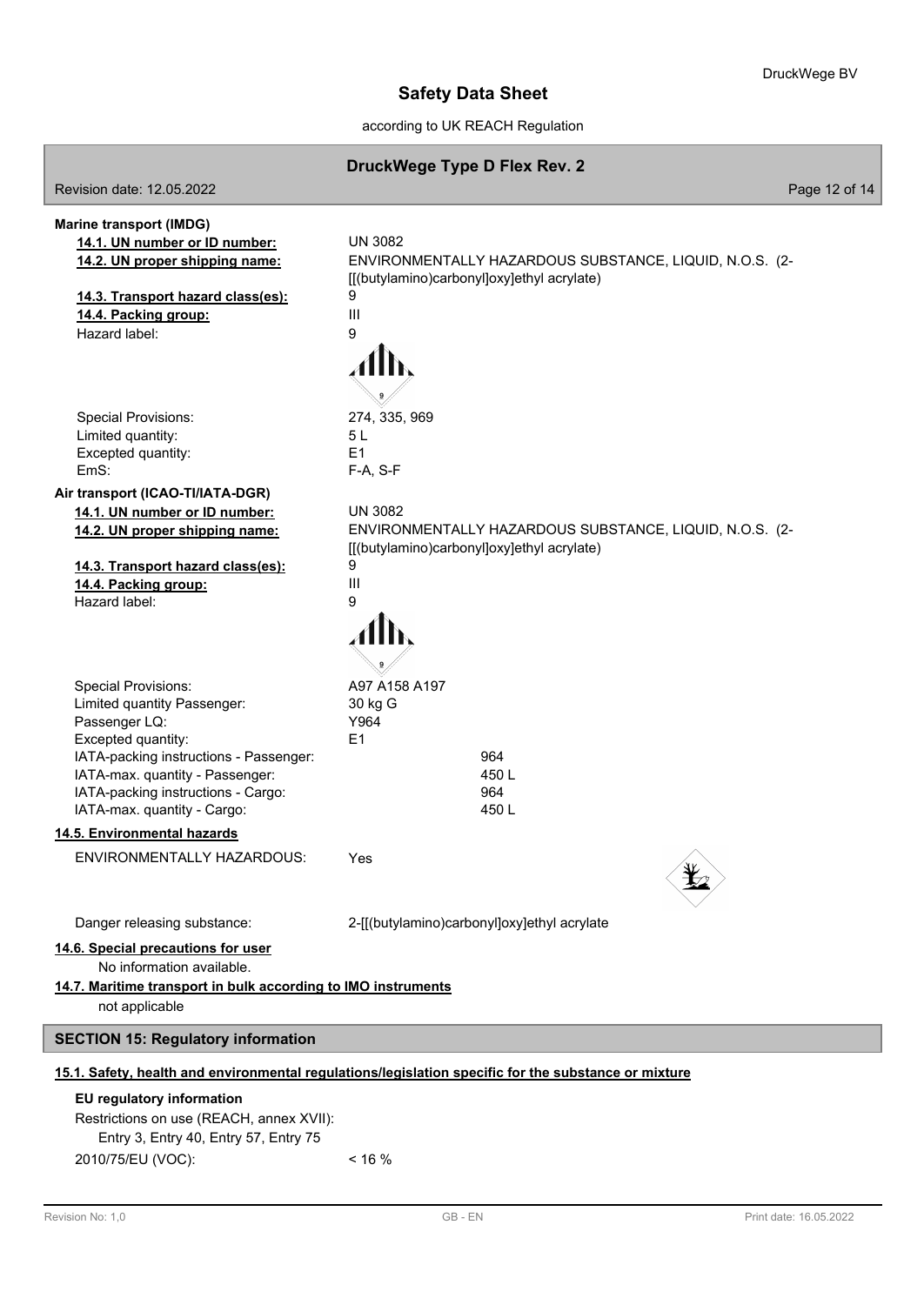according to UK REACH Regulation

|                                                      | DruckWege Type D Flex Rev. 2                                                                                                                                                                                                                       |
|------------------------------------------------------|----------------------------------------------------------------------------------------------------------------------------------------------------------------------------------------------------------------------------------------------------|
| Revision date: 12.05.2022                            | Page 13 of 14                                                                                                                                                                                                                                      |
| Information according to 2012/18/EU<br>(SEVESO III): | E2 Hazardous to the Aquatic Environment                                                                                                                                                                                                            |
| National regulatory information                      |                                                                                                                                                                                                                                                    |
| Employment restrictions:                             | Observe restrictions to employment for juveniles according to the 'juvenile<br>work protection guideline' (94/33/EC). Observe employment restrictions<br>under the Maternity Protection Directive (92/85/EEC) for expectant or<br>nursing mothers. |
| Water hazard class (D):                              | 2 - obviously hazardous to water                                                                                                                                                                                                                   |
| 15.2. Chemical safety assessment                     |                                                                                                                                                                                                                                                    |
|                                                      | For the following substances of this mixture a chemical safety assessment has been carried out:                                                                                                                                                    |

2-[[(butylamino)carbonyl]oxy]ethyl acrylate

### **SECTION 16: Other information**

#### **Abbreviations and acronyms**

CLP: Classification, labelling and Packaging REACH: Registration, Evaluation and Authorization of Chemicals GHS: Globally Harmonised System of Classification, Labelling and Packaging of Chemicals UN: United Nations CAS: Chemical Abstracts Service DNEL: Derived No Effect Level DMEL: Derived Minimal Effect Level PNEC: Predicted No Effect Concentration ATE: Acute toxicity estimate LC50: Lethal concentration, 50% LD50: Lethal dose, 50% LL50: Lethal loading, 50% EL50: Effect loading, 50% EC50: Effective Concentration 50% ErC50: Effective Concentration 50%, growth rate NOEC: No Observed Effect Concentration BCF: Bio-concentration factor PBT: persistent, bioaccumulative, toxic vPvB: very persistent, very bioaccumulative ADR: Accord européen sur le transport des marchandises dangereuses par Route (European Agreement concerning the International Carriage of Dangerous Goods by Road) RID: Regulations concerning the international carriage of dangerous goods by rail ADN: European Agreement concerning the International Carriage of Dangerous Goods by Inland Waterways (Accord européen relatif au transport international des marchandises dangereuses par voies de navigation intérieures) IMDG: International Maritime Code for Dangerous Goods EmS: Emergency Schedules MFAG: Medical First Aid Guide IATA: International Air Transport Association ICAO: International Civil Aviation Organization MARPOL: International Convention for the Prevention of Marine Pollution from Ships IBC: Intermediate Bulk Container VOC: Volatile Organic Compounds SVHC: Substance of Very High Concern

For abbreviations and acronyms, see table at http://abbrev.esdscom.eu